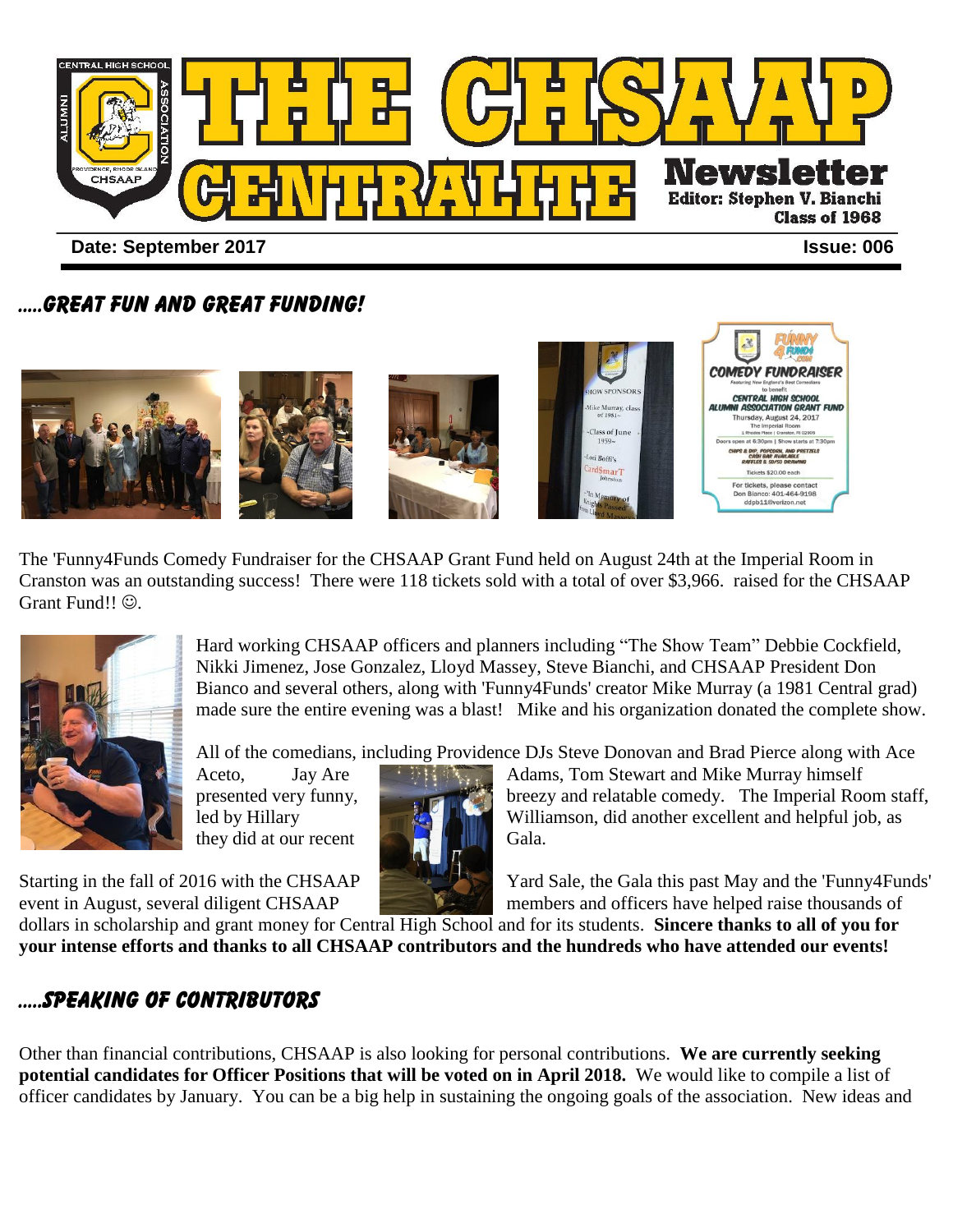efforts for helping CHSAAP help Central High School and its students are welcomed. **Become an Officer candidate for next year!** Central grads, please consider it!

#### .....SPEAKING OF CONTRIBUTORS II

CHSAAP has filled its recent opening for Treasurer. **Jayne O'Brien** (Central Class of '69), who, along with her husband Paul, was featured in a Centralite article last December, has agreed to take the position that was recently vacated by **Marion Avarista.** Marion was the CHSAAP's first Treasurer and did a remarkable job over the last few years in keeping our initial finances in order**! Thanks to both ladies for contributing to the financial well being of the CHSAAP!** 

## .....NOTES FROM THE PRINCIPAL

Central's new Principal Jonathan Mendelsohn has announced the appointment of new Central Assistant Principal Thomas E. Bacon, Jr. Congratulations to Mr. Bacon from the CHSAAP! Mr. Bacon was born in Providence and now resides in Coventry. He graduated Rhode Island College and was certified as an Arts Educator Pre-K through 12. He went on to obtain'English as a Second Language (ESL) Endorsement through the Brown University/Education Alliance.



Mr. Bacon began his career as an art teacher at the Robert F. Kennedy Elementary School, and

then attended Providence College for his Master's Degree in School Administration (PK-12). This is his 23rd year working for Providence Public Schools and seventh year at the secondary level.

Principal Mendelsohn also announced that Elizabeth Furtado, Assistant Principal (11th grade) was recently approved by the R.I. Association of School Principals as a member of the Board of Directors. She will be an Assistant Principal Representative. The CHSAAP joins Mr. Mendelsohn in congratulating Ms. Furtado on her appointment with the RIASP!

# .....1957 CENTRAL TOPS MT. PLEASANT FOR TITLE....60 YEARS AGO!!



**VARSITY FOOTBALL** 

First Row: S. Brown, R. Hyman, B. Morritt, H. Hankinson, E.<br>Little, G. Shippee. Second Row: L. V. Lowmack, E. Principe, E.<br>D'Agostino, R. Bello, G. Tortis, A. Smith, A. DeMizio, O. D'Amico,

J. Abate, W. Oliver. Third Row: Mr. Kutneski, C. Verducci,<br>Isom, S. Gelsomino, E. Le Moi, R. Ricci, G. Morritt, C. Bosia,<br>DiQuattro, R. Votolato, V. Venditti, Mr. Pearce, J. Murrey.

The Centralite caught up with CHSAAP member Tony DeMizio of the 1957 Class "A" Division champion Central